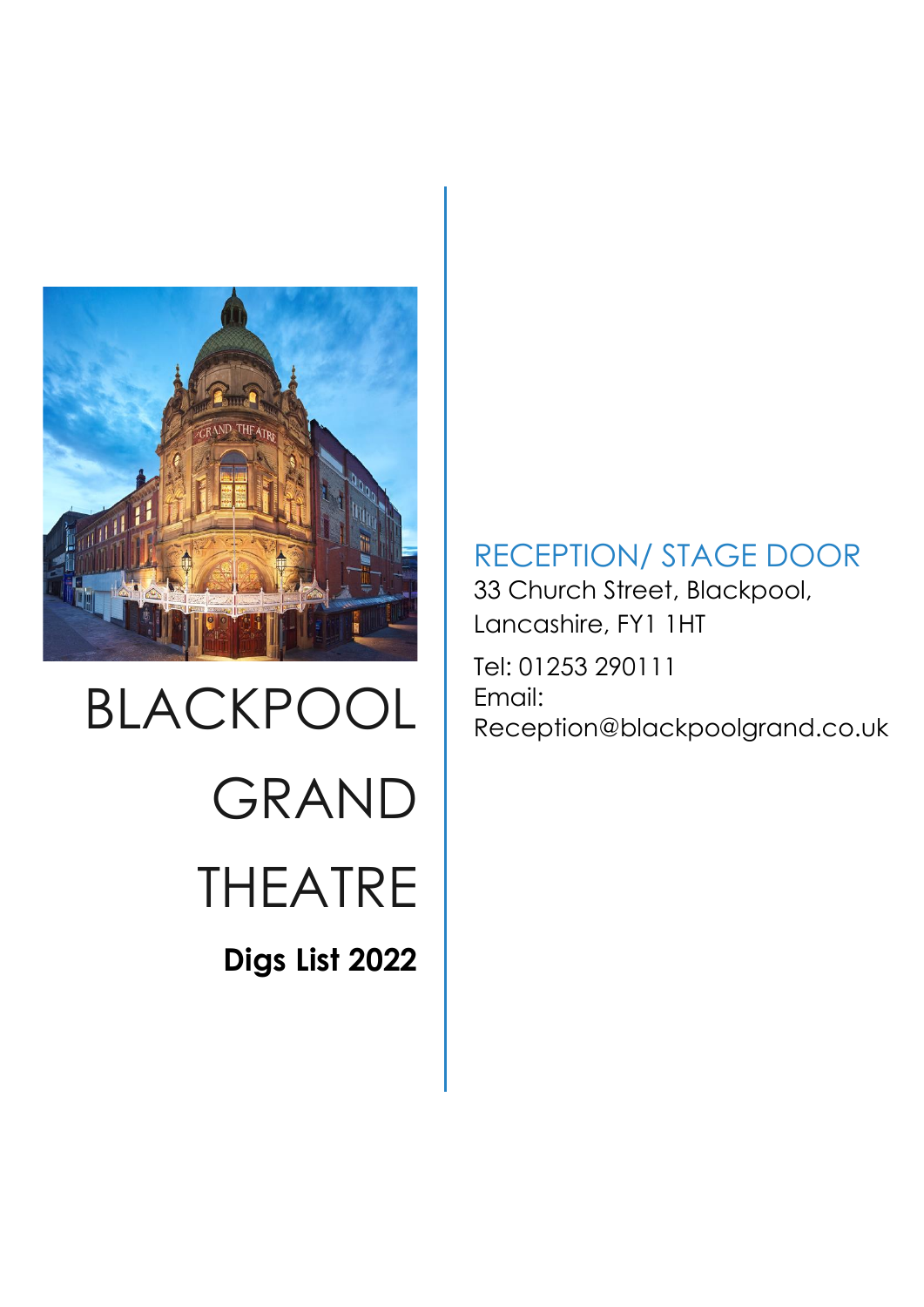

Due to the unique nature of Blackpool and its vast amount of accommodation, this is only a small selection of what is available. The Grand Theatre cannot be held liable for the services and standards of the listed premises. We are, when we get feedback from companies, making alterations to the list and would appreciate your comments if you stay in one of the accommodations on our digs list.

Below are the details of organisations that may be useful to you in finding accommodation that is inspected.

### **Stay Blackpool**

**Address:** P.O Box 1310, Blackpool FY1 9HP **Tel:** 01253 621891/ 07707183596 **Website:** [www.stayblackpool.com](http://www.stayblackpool.com/)

#### **Blackpool Self Catering Holiday Association**

**Address:** PO Box 2125, Blackpool, FY4 9AN **Tel:** 07759032021 **Email:** [blackpoolselfcatering@googlemail.com](mailto:blackpoolselfcatering@googlemail.com) **Website:** [www.blackpool-selfcateringholiday.com](http://www.blackpool-selfcateringholiday.com/)

#### **Theatre Digs Booker**

Address: Theatre Digs Booker Ltd, Cromford Mills, Mill Road, Cromford, DE4 3RQ **Tel:** 01335818025 **Email:** [support@theatredigsbooker.com](mailto:support@theatredigsbooker.com) **Website:** [www.theatredigsbooker.com](http://www.theatredigsbooker.com/)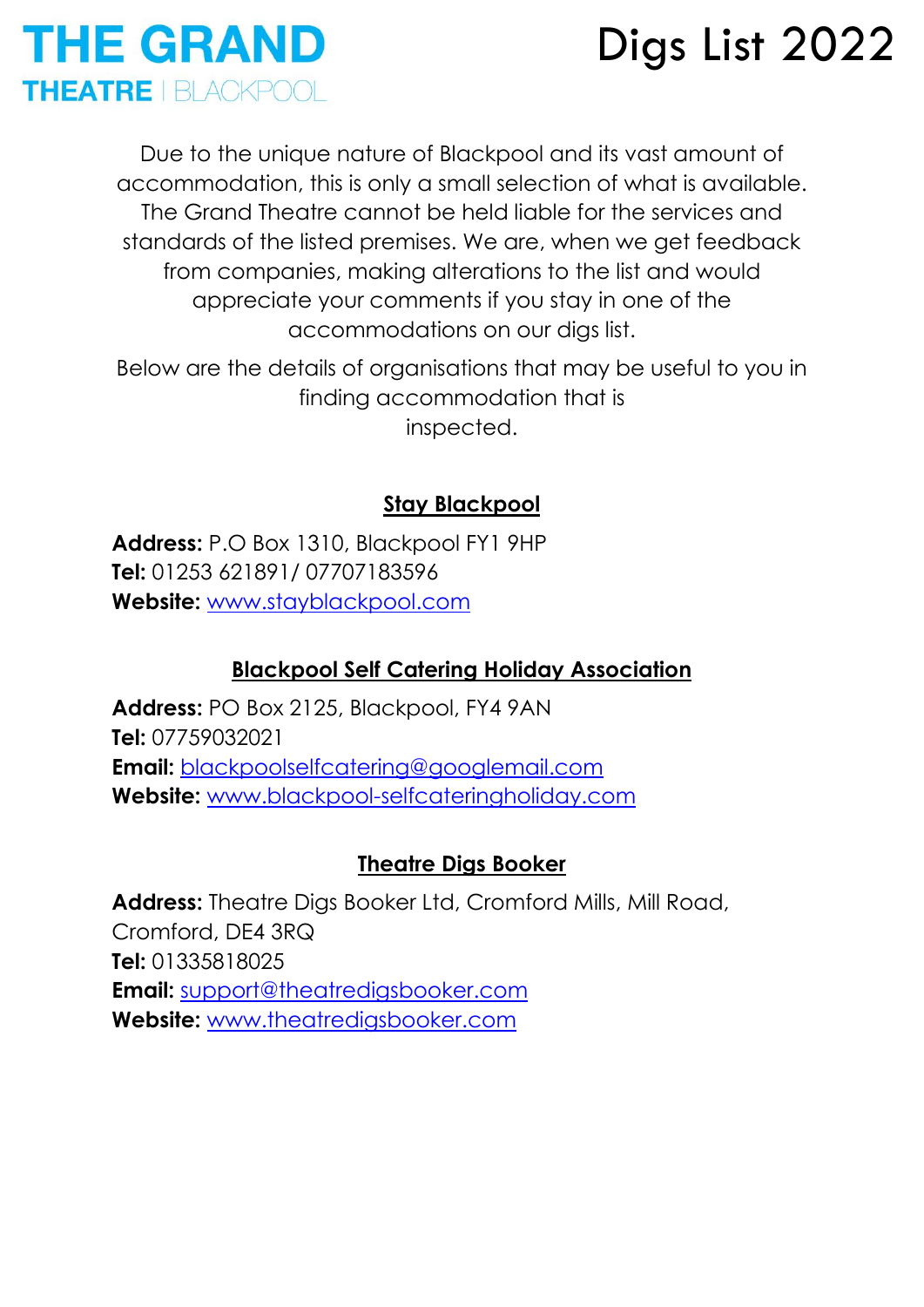

### **Village Hotel Blackpool**

**Address:** East Park Drive, FY3 8LL **Tel:** 01253 832577 **Contact:** Suzi Barnes **Email:** [Suzi.barnes@village-hotels.com](mailto:Suzi.barnes@village-hotels.com) **Website:** [www.village-hotels.co.uk/hotels/blackpool](http://www.village-hotels.co.uk/hotels/blackpool) **Rooms Available:** 174 **Rates/ Offers:** Group rate subject to availability. 10% off best available rate

### **The Cardoun**

**Address:** 15 St Chad's Road, Blackpool, FY1 6BP **Tel:** 01253 344056 **Contact:** Tracy Mason **Email:** [thecardoun@gmail.com](mailto:thecardoun@gmail.com) **Website:** [www.thecardoun.com](http://www.thecardoun.com/) **Rooms Available:** 8 **Rates/ Offers:** Rooms from £69 per night inc. breakfast. For longer stays the price can be negotiated

#### **Hayward Hotel**

**Address:** 39 Dickson Road, Blackpool, FY1 2AT **Tel:** 01253 749277 **Contact:** Wesley Sawkins **Email:** [reservations@hayward-blackpool.co.uk](mailto:reservations@hayward-blackpool.co.uk) **Website:** [www.hayward-blackpool.co.uk](http://www.hayward-blackpool.co.uk/) **Rooms Available:** Small Doubles, Doubles, Triples, Quad Rooms, Family Rooms. **Rates/ Offers:** quate "Blackpool Grand" for special deals, up to 30% reductions. Rooms only £20 per night (For actors and other workers at the theatre only) **Additional Information:** All rooms ensuite and include TV, Free Wi-Fi, Kettle and Towels provided.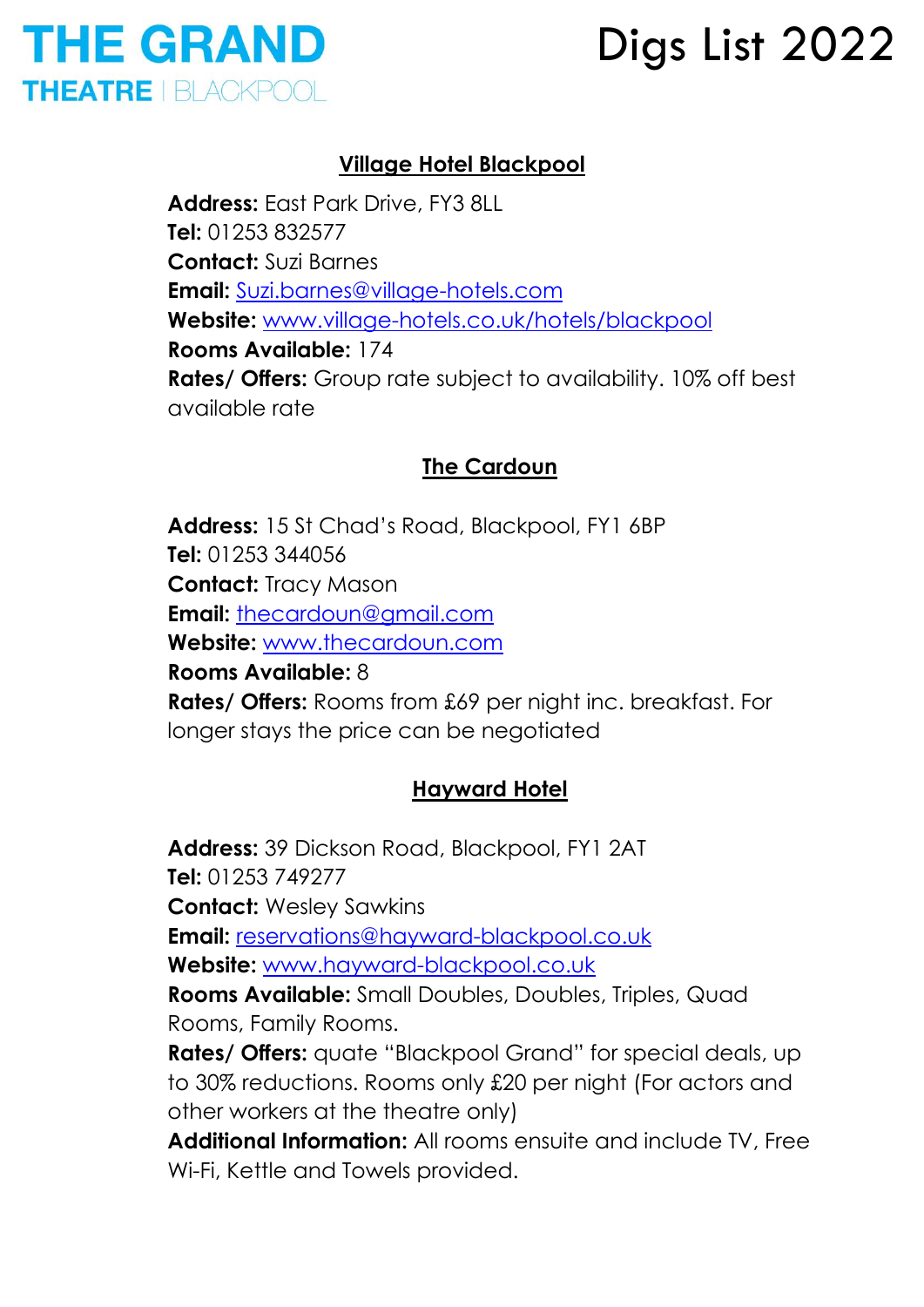

### **The Mercury**

**Address:** 2-4 Barton Avenue, FY1 6AP **Tel:** 01253 346719 **Contact:** Deborah Burlinson **Email:** [Information@themercuryhotel.co.uk](mailto:info@themercuryhotel.co.uk) **Website:** [www.themercuryhotel.co.uk](http://www.themercuryhotel.co.uk/) **Rooms Available:** 8 **Rates/ Offers:** 

£20 per night (£130 per week) – Single Room £25 per night (£160 per week) – One Person Double Room £30 per night (£190 per week) – One Person in a Suite For double occupancy additional £15 for the first night £10 per night extra thereafter.

**Additional Information:** All rooms are ensuite and discounted by over 50% for cast, crew, and creatives. Prices based on a minimum 4 nights stay.

### **Raffles Hotel**

Address: 73-75 Hornby Road, Blackpool, FY1 4QJ **Tel:** 01253 294713 **Contact:** Janine Saunders **Email:** [raffleshotelltd@gmail.com](mailto:raffleshotelltd@gmail.com) **Website:** [www.raffleshotelblackpool.co.uk](http://www.raffleshotelblackpool.co.uk/) **Rooms Available:** Single Rooms with either a single or double bed for single occupancy Twin Rooms for double occupancy Doubles for double occupancy

**Additional Information**: We are a visit England 4-star Gold Accredited guest accommodation, only a 5-minute walk to the theatres and the town centre. We offer breakfast at a reduced rate of £9.95 per person per day. Evening meals are also available. Small car park on a first come first serve basis.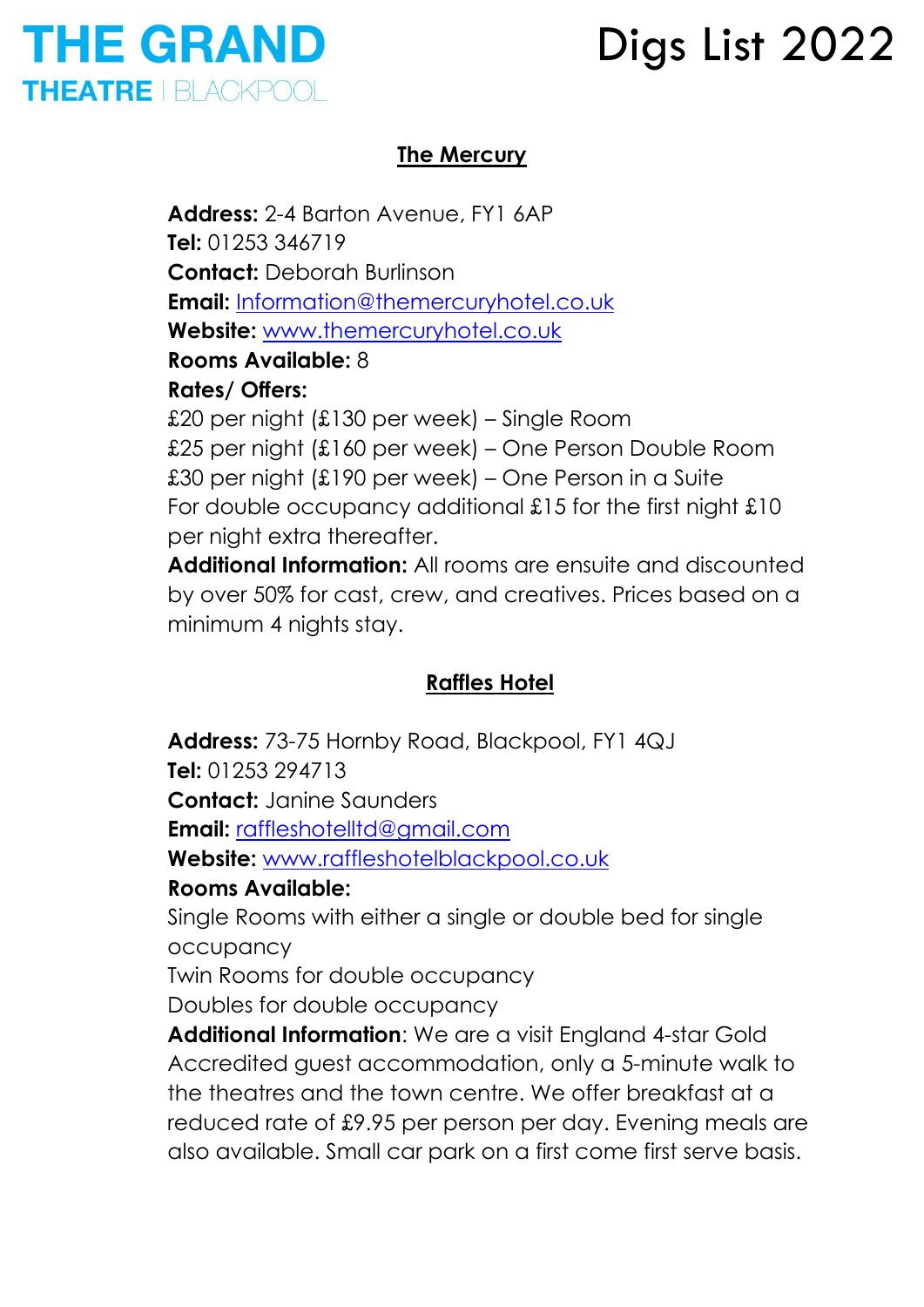### **THE GRAND THEATRE | BLACKPOOL**

## Digs List 2022

### **Norwyn Court Holiday Apartments**

**Address:** 85-87 Reads Avenue, Blackpool, FY1 4DG **Tel:** 01253 294796/ 07730064644/ 07713357985 **Contact:** Mandy & Keith Cartledge **Email:** [norwyncourt@gmail.com](mailto:norwyncourt@gmail.com) **Website:** [www.norwyncourt.co.uk](http://www.norwyncourt.co.uk/) **Rooms Available:** 2, 3, 4, & 6 Person apartments **Rates/ Offers:** possible discounts subject to availability **Additional Information:** All self-catering holiday apartments have fully fitted kitchens and shower rooms. Free parking. 10 minute walk to the Grand Theatre

### **Somerset Apartments**

**Address:** 22 Barton Avenue, Blackpool, FY1 6AP **Tel:** 01253 346743 **Contact:** Irene & Denys Chadderton **Email:** [somersetapartments@tiscali.co.uk](mailto:somersetapartments@tiscali.co.uk) **Website:** [www.blackpool-somerset-apartments.co.uk](http://www.blackpool-somerset-apartments.co.uk/) **Rooms Available:** 7 Apartments **Rates/ Offers:** Special low rates for visiting companies **Additional Information:** All apartments are ensuite with full size cooker, fridge, microwave, flat screen TV, DVD players and Wi-Fi. 50 yards from the seafront.

### **Warwick Holiday Flats**

**Address:** 39 Banks Street, Blackpool, FY1 2AR **Tel:** 01253 753662 **Con tact:** John Plant **Email:** [enquires@warwickholidayflats.com](mailto:enquires@warwickholidayflats.com) **Website:** [www.warwickholidayflats.com](http://www.warwickholidayflats.com/) **Rooms Available:** 6 Well-appointed apartments fully equipped with kitchens and private showers.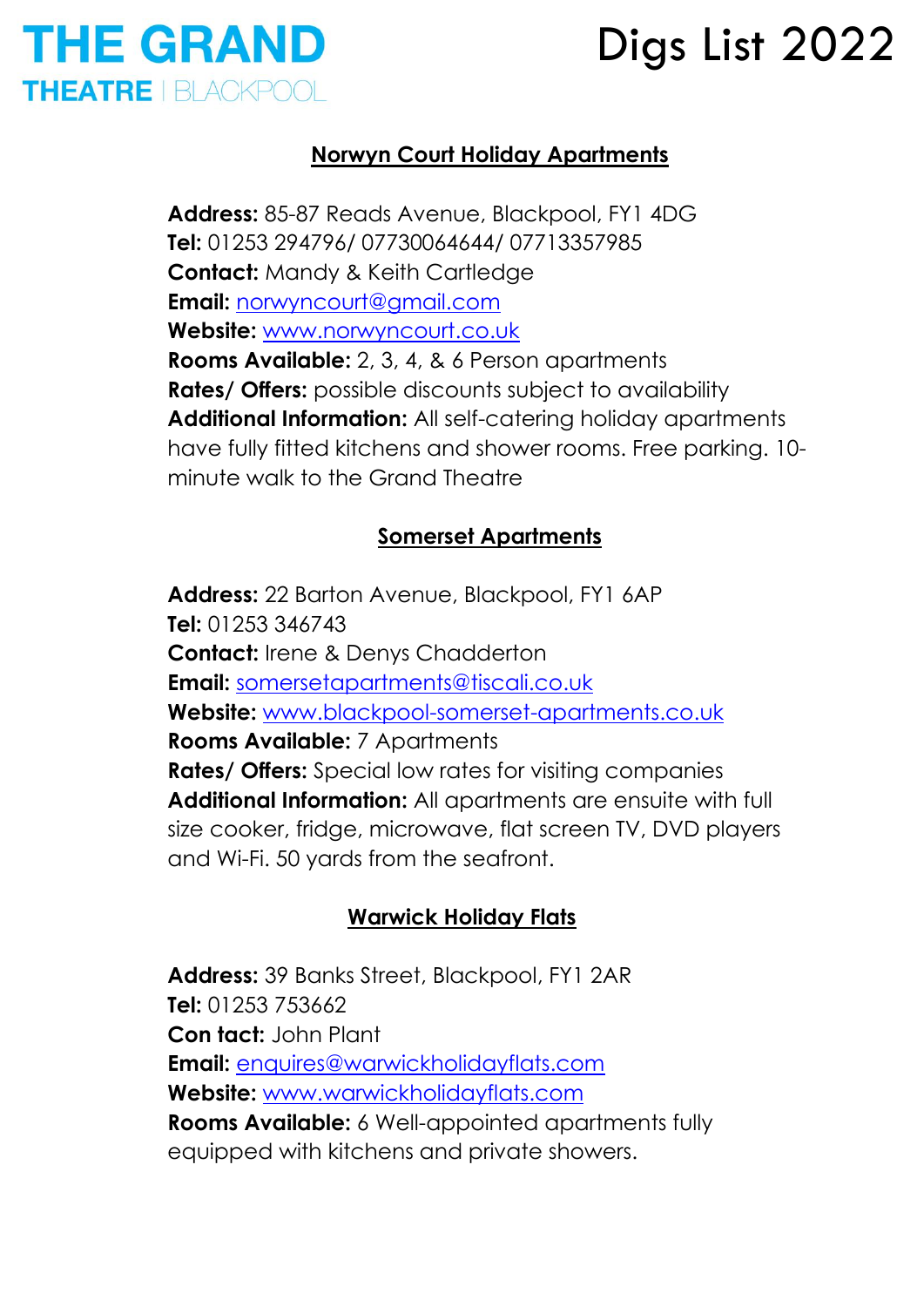### **THE GRAND** THEATRE I BLACKPOOL

## Digs List 2022

**Additional Information:** 10 minutes-walk from the Grand Theatre close to Blackpool North Station

### **Barton House Hotel**

**Address:** 26 Barton Avenue, Blackpool, FY1 6AP **Tel:** 01253 346090/ 07906422533 **Contact:** Denise & Ian Ward **Email:** [denise@bartonhouseblackpool.co.uk](mailto:denise@bartonhouseblackpool.co.uk) **Website:** [www.bartonhouseblackpool.co.uk](http://www.bartonhouseblackpool.co.uk/) **Rooms Available:** 

The Chirton, ensuite with a 5' king-size bed The Manton, ensuite with a 5' king-size bed The Devizes ensuite with 2 X 3' beds The Siddington (Deluxe Room) large ensuite with a 5' kingsize bed.

**Rates/ Offers:** We have a 2-night minimum stay, and we offer 10% discount off website price because of this, but we will increase that for you to 20% as a special rate for your colleagues, if it is a longer stay than a week, please contact us for extra discount.

**Additional Information:** All rooms have wine bottle sized fridges with water & fresh milk in glass bottles, USB charging points, hairdryer, Freeview TV, vegan bathroom products and full hospitality tray with a cafetiere. Full English, vegetarian or vegan breakfast included.

### **Imperial Hotel**

**Address:** North Promenade, Blackpool, FY1 2HB **Tel:** 01253 754612 **Contact:** Stephanie Evans **Email:** [Reception@imperialhotelblackpool.co.uk](mailto:Reception@imperialhotelblackpool.co.uk) [sevans@imperialhotelblackpool.co.uk](mailto:sevans@imperialhotelblackpool.co.uk) **Website:** [www.imperalhotelblackpool.co.uk](http://www.imperalhotelblackpool.co.uk/) **Rooms Available:** Twin, double and family rooms. Standard, deluxe and suites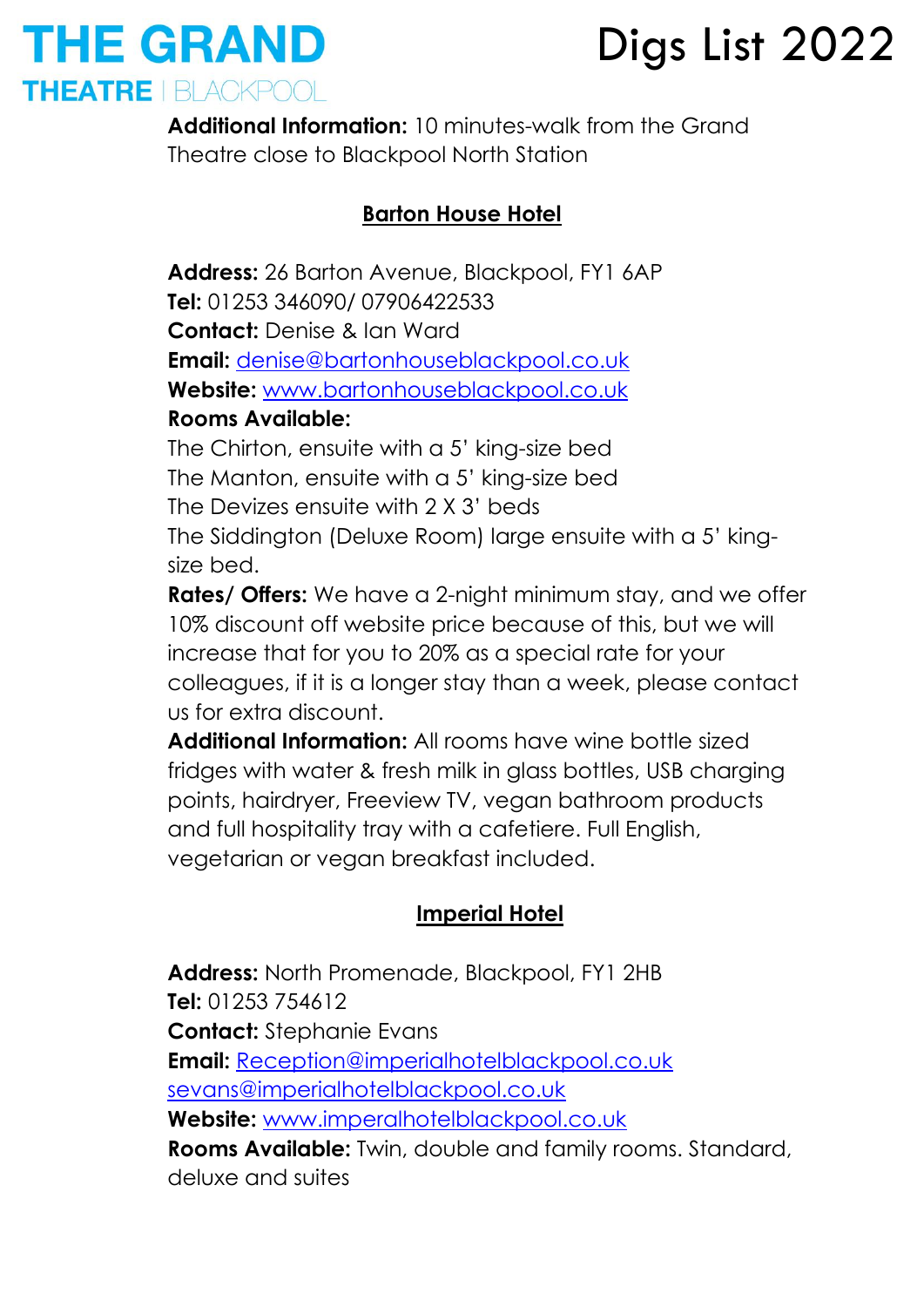

**Rates/ Offers:** £40 per night. Long term can be negotiated.

### **Big Blue Hotel**

**Address:** Clifton Drive, Blackpool, FY4 1ND **Tel:** 07557273910 **Contact:** Tim Baily **Email:** [tim.bailey@bigbluehotel.com](mailto:tim.bailey@bigbluehotel.com) **Website:** [www.bigbluehotel.com](http://www.bigbluehotel.com/) **Rooms Available:** 157 ensuite rooms with Wi-Fi. Standard double, twin, family and accessible rooms. Deluxe double, premium deluxe and suite rooms also available. **Rates/ Offers:** Contact Tim directly for special preferential rates which are available dependant on dates of stay, number of nights and number of rooms.

### **Boulevard Hotel**

**Address:** Ocean Boulevard, Blackpool, FY4 1PL **Tel:** 07557273910 **Contact:** Tim Baily **Email:** [tim.bailey@blvdhotel.co.uk](mailto:tim.bailey@blvdhotel.co.uk) **Website:** [www.boulevardhotel.co.uk](http://www.boulevardhotel.co.uk/) **Rooms Available:** 120 stylish rooms, including 8 junior suites, 8

costal suites and family rooms with a mixture of both costal and park facing rooms.

**Rates/ Offers:** Contact Tim directly for special preferential rates which are available dependant on dates of stay, number of nights and number of rooms.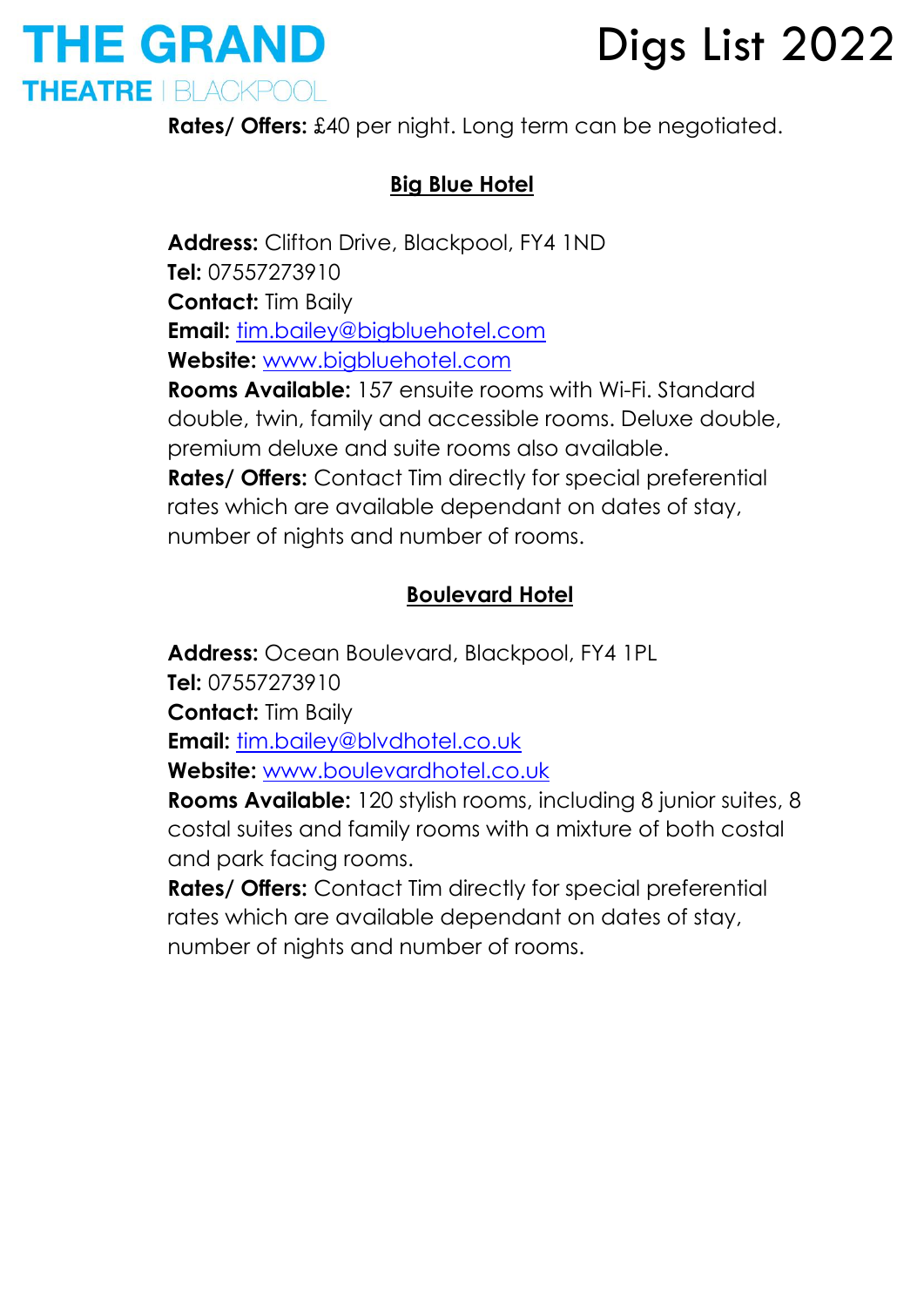### **THE GRAND THEATRE | BLACKPOOL**

## Digs List 2022

### **Artie's Hotel**

**Address:** 9 St Chads Road, Blackpool, FY1 6BP **Tel:** 01253 346027 **Contact:** Marie Withers/ Andrew Withers **Rooms Available:** 3 Single, 1 Double, 1 Family Triple Sleeper (Sleeps 3), 1 Family Suite (Max 5) **Rates/ offers:** Adults £35 per person per night B&B. 7 nights for the price of 6 **Additional Information:** Licensed bar. Lock up car park available £6 per night (Subject to spaces)

### **Theatre Stay Apartments**

**Address:** 9-11 South King Street Blackpool **Tel:** 07468 777713 **Contact:** Jodie or Simon **Email:** [theatrestay@gmail.com](mailto:theatrestay@gmail.com) **Insta :** @theatrestay **Rooms Available:** Apartment 9 – A spacious 2 king size bedroom apartment with kitchen and dining area. Apartment 11 – A 3 bedroom apartment with two doubles and one single bed, with kitchen/ dining area and a small courtyard area. **Rates/ offers:** Each apartment is £500.00 for a full week. Please contact for special offers on longer stays. **Additional Information:** Free parking is available at an offsite secure location which is just 5 minutes away from the apartment.